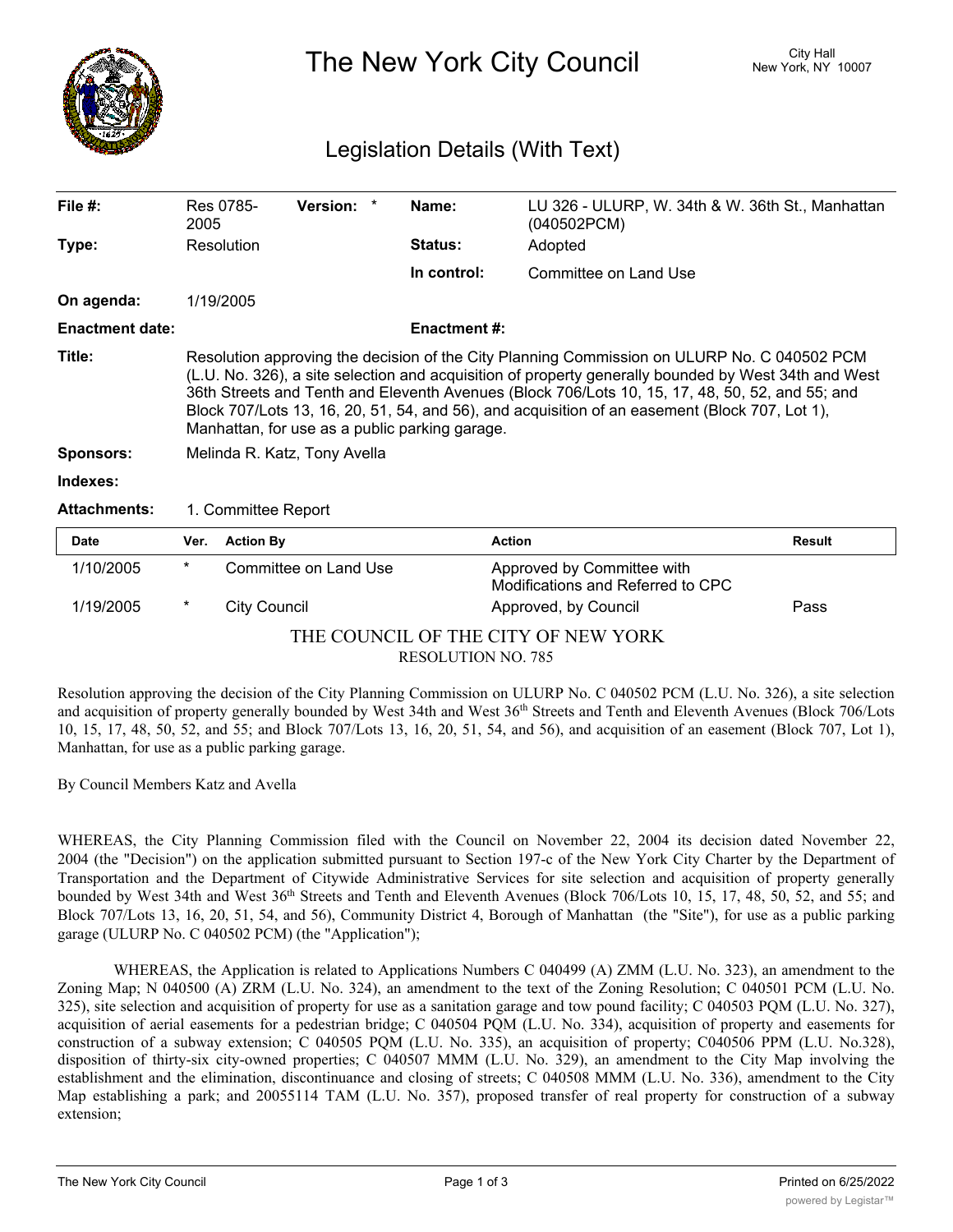WHEREAS, the Decision is subject to review and action by the Council pursuant to Section 197-d(b)(3) of the City Charter;

WHEREAS, upon due notice, the Council held a public hearing on the Decision and Application on December 13, 2004;

WHEREAS, the Council has considered the relevant environmental issues and the Final Generic Environmental Impact Statement ("FGEIS") (CEQR No. 03DCP031M);

A positive declaration was issued on April 21, 2003 and distributed, published and filed, and the applicant was asked to prepare or have prepared a Draft Generic Environmental Impact Statement ("DGEIS"). A public meeting for the Draft Scope of Work for the DGEIS was held on June 6, 2003 and the Final Scope of Work for the DGEIS was issued on May 28, 2004;

The co-lead agencies prepared a DGEIS and a Notice of Completion for the DGEIS was issued on June 21, 2004. Pursuant to the SEQRA regulations and CEQR procedures, a joint public hearing was held on the DGEIS on September 23, 2004 in conjunction with the public hearing on this application (N 040500 (A) ZRM) and related items (C 040499 (A) ZMM, N 040500 ZRM, C 040501 PCM, C 040502 PCM, C 040503 PQM, C 040504 PQM, C 040505 PQM, C 040506 PPM, C 040507 MMM, C 040508 MMM); and

WHEREAS, a Final Generic Environmental Impact Statement ("FGEIS") was completed and Notices of Completion for the FGEIS were issued by the co-lead agencies on November 8, 2004.

WHEREAS, the FGEIS identified significant adverse impacts and proposed mitigation measures that are summarized in the Co-Lead Agency Findings Statement set forth in Exhibit A to the Reports of the City Planning Commission approving said application and such summary is incorporated by reference herein; and

WHEREAS, modifications of the applications adopted by the City Planning Commission in the form of changes to ULURP Applications Nos. N 040500 (A) ZRM and C 040507 MMM were considered in a Technical Memorandum of the Co-Lead Agencies, dated November 17, 2004; and

WHEREAS, modifications of ULURP Applications Nos. C 040499 (A) ZMM and N 040500 (A) ZRM adopted by the City Council are considered in a Technical Memorandum of the Co-Lead Agencies, dated January 14, 2005;

Now, therefore be it

RESOLVED:

Having considered the FGEIS, with respect to the Application, the Council finds that:

- (1) The FGEIS meets the requirements of 6 N.Y.C.R.R. Part 617;
- (2) Consistent with the social, economic and other essential considerations, from among the reasonable alternatives thereto, the actions to be approved are ones which minimize or avoid adverse environmental impacts to the maximum extent practicable; and
- (2) The adverse environmental impacts revealed in the FGEIS will be minimized or avoided to the maximum extent practicable by incorporating as conditions to the approval those mitigative measures that were identified as practicable;
- (2) The Decision and the FGEIS and the Technical Memoranda described above constitute the written statement of facts, and of social, economic and other factors and standards that form the basis of the decision, pursuant to 6 N.Y.C.R.R. §617.11(d).

Pursuant to Section 197-d of the City Charter and on the basis of the Application and Decision, the Council approves the Decision.

Adopted.

 $\frac{1}{2}$